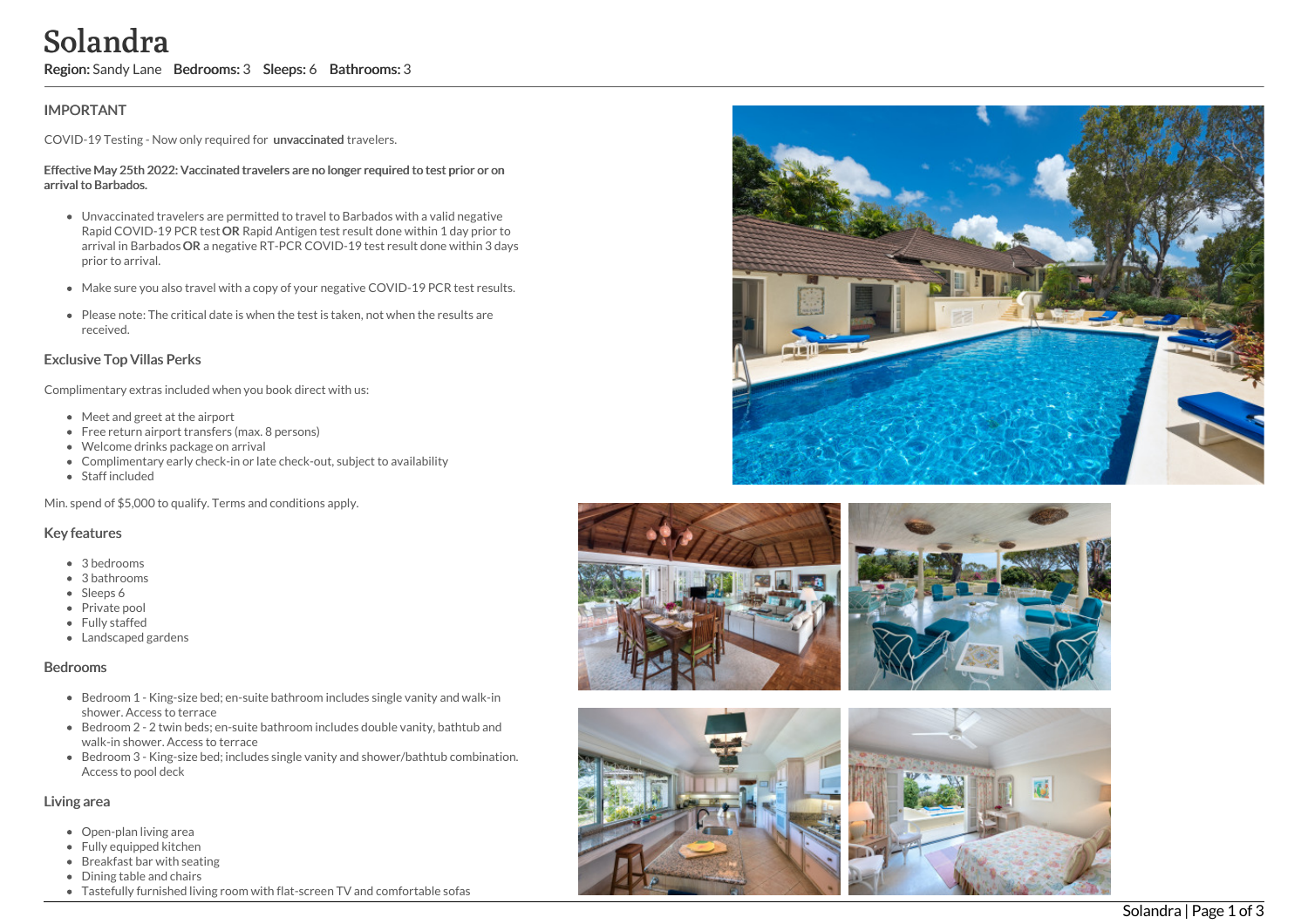## Pool area

- Private pool
- Sunloungers
- Covered terrace with table and chairs
- Landscaped gardens

## Home entertainment

Flat-screen TVs in living area

# General

- Air conditioning in bedrooms
- Complimentary wifi
- Bedding and towels included
- Private parking
- Inclusive use of beach cabana

# Staff

- Maid
- Laundress
- Cook
- Gardener